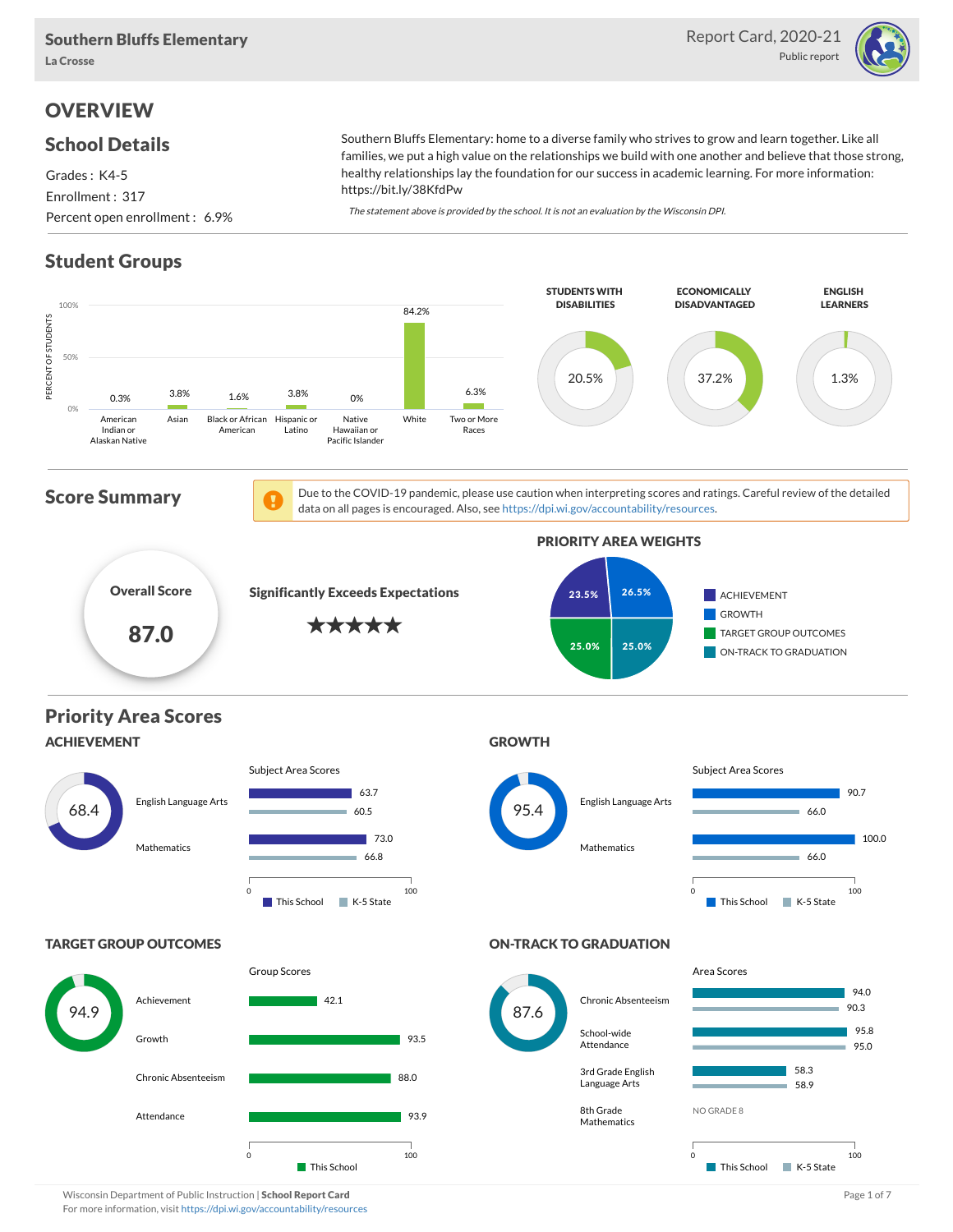La Crosse



# ACHIEVEMENT

This priority area summarizes how this school's students performed on state assessments using a points-based proficiency system that gives partial credit for Basic test performance and extra credit for Advanced performance. The score is a multi-year average of English language arts and mathematics subscores.



# Student Group Achievement, 2020-21 (for information only)

Group size is given in parentheses. Groups with fewer than 20 students are not displayed.

#### ENGLISH LANGUAGE ARTS



## Performance Levels by Year

These graphs show school-wide percentages and group sizes of students performing at each level.

#### ENGLISH LANGUAGE ARTS



#### **MATHEMATICS**

**MATHEMATICS** 



Wisconsin Department of Public Instruction | School Report Card Page 2 of 7 and 2008 and 2009 and 2 of 7 and 2 of 7

For more information, visit <https://dpi.wi.gov/accountability/resources>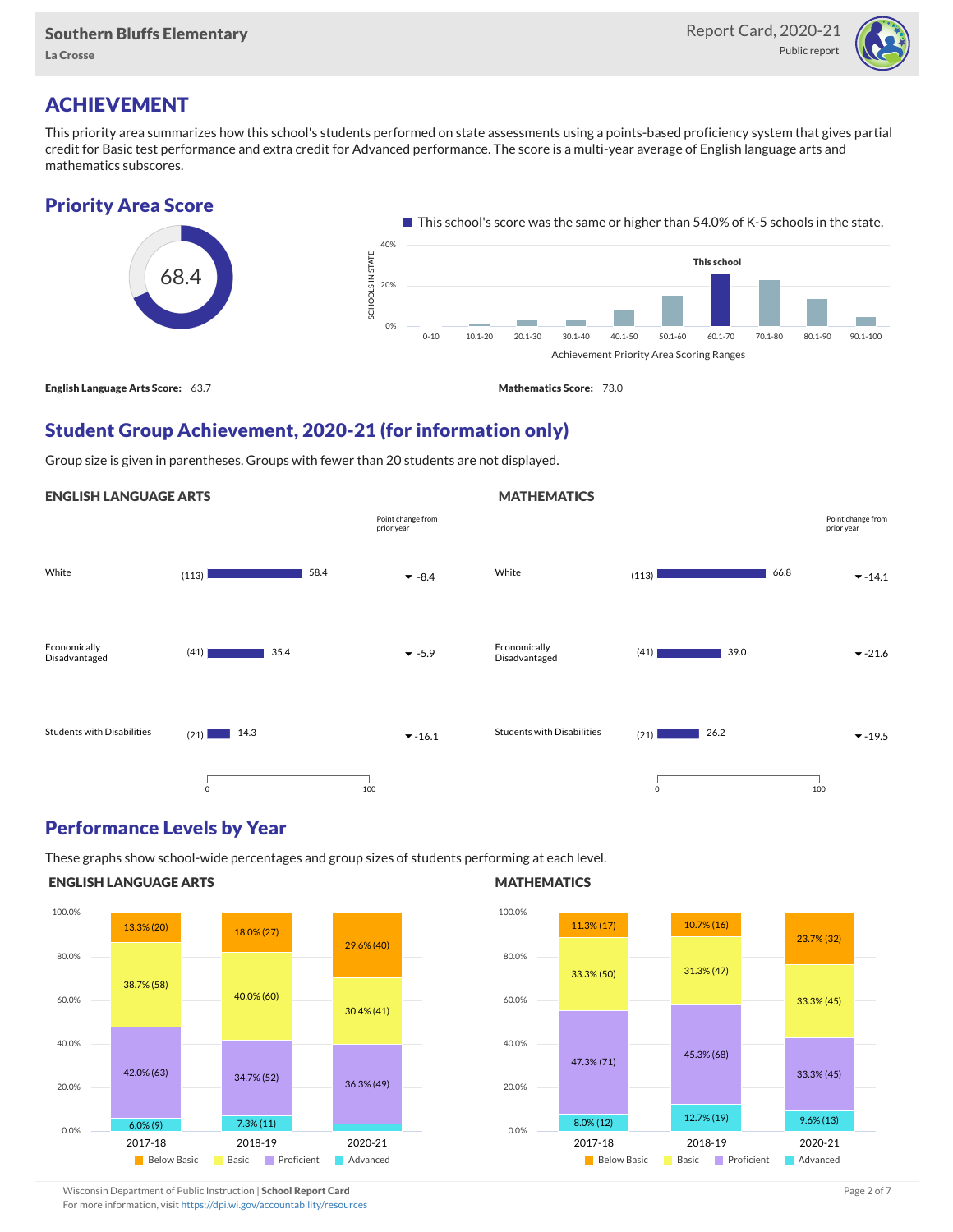

# ACHIEVEMENT - ADDITIONAL INFORMATION

The data on this page is for information only.

# Test Participation Rates, 2020-21

| <b>ENGLISH LANGUAGE ARTS</b> |                             | <b>MATHEMATICS</b> |                             |  |  |  |  |
|------------------------------|-----------------------------|--------------------|-----------------------------|--|--|--|--|
| All students                 | Lowest-participating group: | All students       | Lowest-participating group: |  |  |  |  |
|                              | Students with Disabilities  |                    | Students with Disabilities  |  |  |  |  |
| 96.5%                        | 91.7%                       | 96.5%              | 91.7%                       |  |  |  |  |

## Student Group Performance Levels by Year

Groups with any full academic year students in tested grades are shown.

#### ENGLISH LANGUAGE ARTS

|                                     | 2017-18          |          |            |         |                    |                   |           | 2018-19    |                      |                | 2020-21          |           |            |           |                    |
|-------------------------------------|------------------|----------|------------|---------|--------------------|-------------------|-----------|------------|----------------------|----------------|------------------|-----------|------------|-----------|--------------------|
|                                     | Tested<br>Total# | Advanced | Proficient | Basic   | <b>Below Basic</b> | Tested<br>Total # | Advanced  | Proficient | Basic                | Below<br>Basic | Tested<br>Total# | Advanced  | Proficient | Basic     | <b>Below Basic</b> |
| All Students: K-5 State             | 192,784          | 7.3%     | 35.1%      | 34.5%   | 23.2%              | 189,032           | 6.7%      | 33.7%      | 34.8%                | 24.8%          | 158,545          | 5.8%      | 31.3%      | 35.0%     | 27.9%              |
| All Students                        | 150              | 6.0%     | 42.0%      | 38.7%   | 13.3%              | 150               | 7.3%      | 34.7%      | 40.0%                | 18.0%          | 135              | 3.7%      | 36.3%      | 30.4%     | 29.6%              |
| Asian                               | $\sim 20$        | $\star$  | ٠          | ٠       | $\star$            | $\sim 20$         | $\star$   | $\star$    | $\star$              | $\star$        | $\sim 20$        | $\star$   | $\star$    |           |                    |
| <b>Black or African American</b>    | $\sim 20$        | ٠        | ٠          | ٠       | $\star$            | $\sim 20$         | $\star$   | $\star$    | $\ddot{\phantom{1}}$ | $\star$        | $\sim 20$        | $\star$   | ٠          | $\ddot{}$ |                    |
| Hispanic or Latino                  | $\sim 20$        | ٠        | $\star$    |         | $\star$            | $\angle 20$       | $\star$   | $\star$    |                      | $\star$        | $\angle 20$      | $\star$   | $\star$    | $\ddot{}$ |                    |
| Native Hawaiian or Pacific Islander | $\sim 20$        |          | $\star$    | ٠       | $\star$            | $\mathbf 0$       | <b>NA</b> | <b>NA</b>  | <b>NA</b>            | <b>NA</b>      | $\mathbf 0$      | <b>NA</b> | <b>NA</b>  | <b>NA</b> | <b>NA</b>          |
| White                               | 130              | 6.2%     | 43.8%      | 36.2%   | 13.8%              | 128               | 7.8%      | 35.2%      | 39.8%                | 17.2%          | 113              | 3.5%      | 36.3%      | 33.6%     | 26.5%              |
| Two or More Races                   | $\sim 20$        |          | $\star$    | $\star$ | $\star$            | $\sim 20$         | $\star$   | $\star$    |                      | $\star$        | $\sim 20$        | $\star$   | $\star$    |           |                    |
| <b>Economically Disadvantaged</b>   | 49               | 2.0%     | 24.5%      | 51.0%   | 22.4%              | 52                | 0.0%      | 17.3%      | 48.1%                | 34.6%          | 41               | 0.0%      | 22.0%      | 26.8%     | 51.2%              |
| <b>English Learners</b>             | $\leq 20$        | $\star$  | $\star$    | $\star$ | $\star$            | $\sim 20$         | $\star$   | $\star$    | $\star$              | $\star$        | $\angle 20$      | $\star$   | $\star$    | $\ddot{}$ |                    |
| <b>Students with Disabilities</b>   | 21               | $0.0\%$  | 23.8%      | 47.6%   | 28.6%              | 23                | 0.0%      | 17.4%      | 26.1%                | 56.5%          | 21               | $0.0\%$   | 4.8%       | 19.0%     | 76.2%              |

#### **MATHEMATICS**

|                                     |                  |                      | 2017-18    |         |                |                  |           | 2018-19    |                      |                |                  |           | 2020-21    |           |                    |
|-------------------------------------|------------------|----------------------|------------|---------|----------------|------------------|-----------|------------|----------------------|----------------|------------------|-----------|------------|-----------|--------------------|
|                                     | Tested<br>Total# | Advanced             | Proficient | Basic   | Below<br>Basic | Tested<br>Total# | Advanced  | Proficient | Basic                | Below<br>Basic | Tested<br>Total# | Advanced  | Proficient | Basic     | <b>Below Basic</b> |
| All Students: K-5 State             | 193,134          | 11.3%                | 35.2%      | 32.5%   | 21.0%          | 189,328          | 12.0%     | 34.8%      | 32.0%                | 21.2%          | 158,380          | 10.1%     | 32.3%      | 32.1%     | 25.6%              |
| <b>All Students</b>                 | 150              | 8.0%                 | 47.3%      | 33.3%   | 11.3%          | 150              | 12.7%     | 45.3%      | 31.3%                | 10.7%          | 135              | 9.6%      | 33.3%      | 33.3%     | 23.7%              |
| Asian                               | $\sim 20$        | $\ddot{}$            | ٠          | ٠       | $\star$        | $\overline{20}$  | $\star$   | $\star$    | $\ddot{}$            | $\star$        | $\angle 20$      | $\star$   | $\star$    |           |                    |
| <b>Black or African American</b>    | $\sim 20$        |                      | ٠          | ٠       | $\star$        | $\leq 20$        | $\star$   | $\star$    | $\ddot{}$            | $\star$        | $\angle 20$      | $\star$   | ٠          |           |                    |
| Hispanic or Latino                  | $\angle 20$      | $\star$              | $\star$    | ÷       | $\star$        | $\angle 20$      | $\star$   | $\star$    | $\star$              | $\star$        | $\angle 20$      | $\star$   | $\star$    |           |                    |
| Native Hawaiian or Pacific Islander | $\angle 20$      | $\ddot{}$            | $\star$    | $\star$ | $\star$        | $\mathbf 0$      | <b>NA</b> | <b>NA</b>  | <b>NA</b>            | <b>NA</b>      | 0                | <b>NA</b> | <b>NA</b>  | <b>NA</b> | <b>NA</b>          |
| White                               | 130              | 8.5%                 | 50.8%      | 30.8%   | 10.0%          | 128              | 11.7%     | 46.9%      | 32.8%                | 8.6%           | 113              | 8.8%      | 37.2%      | 32.7%     | 21.2%              |
| Two or More Races                   | $\sim 20$        | $\ddot{\phantom{1}}$ | $\star$    | $\star$ | $\star$        | $\sim 20$        | $\star$   | $\star$    | $\ddot{\phantom{1}}$ | $\star$        | $\sim 20$        | $\star$   | $\star$    |           |                    |
| <b>Economically Disadvantaged</b>   | 49               | 2.0%                 | 34.7%      | 36.7%   | 26.5%          | 52               | 5.8%      | 30.8%      | 42.3%                | 21.2%          | 41               | 2.4%      | 19.5%      | 31.7%     | 46.3%              |
| English Learners                    | $\leq 20$        | $\star$              | $\star$    | $\star$ | $\star$        | $\angle 20$      | $\star$   | $\star$    | $\star$              | $\star$        | $\angle 20$      | $\star$   | $\star$    | $\ddot{}$ |                    |
| <b>Students with Disabilities</b>   | 21               | 14.3%                | 33.3%      | 23.8%   | 28.6%          | 23               | 0.0%      | 34.8%      | 21.7%                | 43.5%          | 21               | 0.0%      | 19.0%      | 14.3%     | 66.7%              |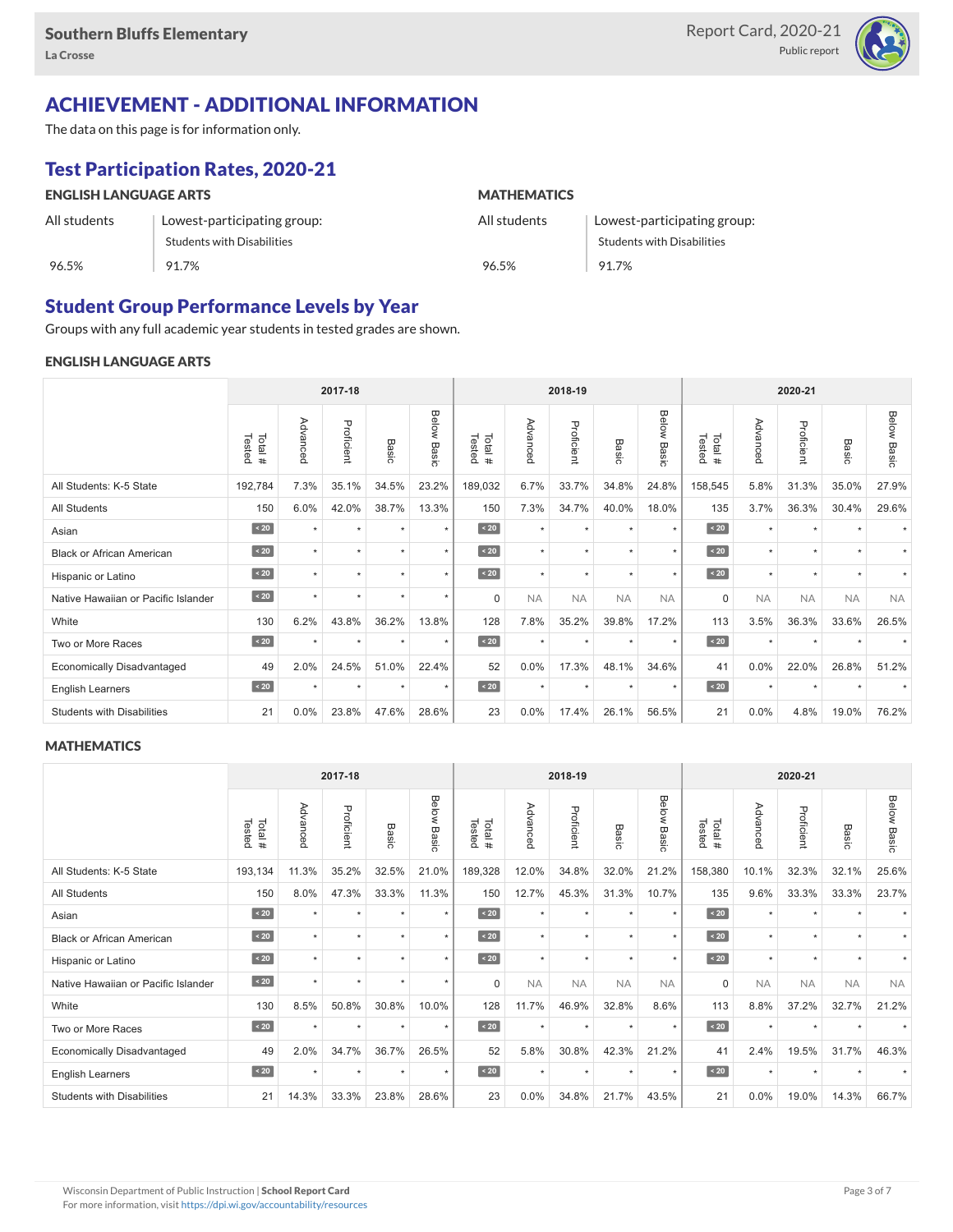

# **GROWTH**

This priority area measures year-to-year student progress on statewide tests. It uses a value-added model that seeks to control for circumstances beyond the influence of educators. A high value-added score means that on average students in the school are progressing more quickly than other, similar students. Growth is scored from 0 to 100 to match the other priority areas and is a conversion from the roughly 0 to 6 value-added score.



## Student Group Value-Added (for information only)

Value-added scores cover an approximately 0-6 range. Higher scores mean greater positive impact. A score of 3.0 is average. Group size is shown in parentheses. Groups with fewer than 20 students are not displayed. Shaded boxes indicate higher-than-average scores.

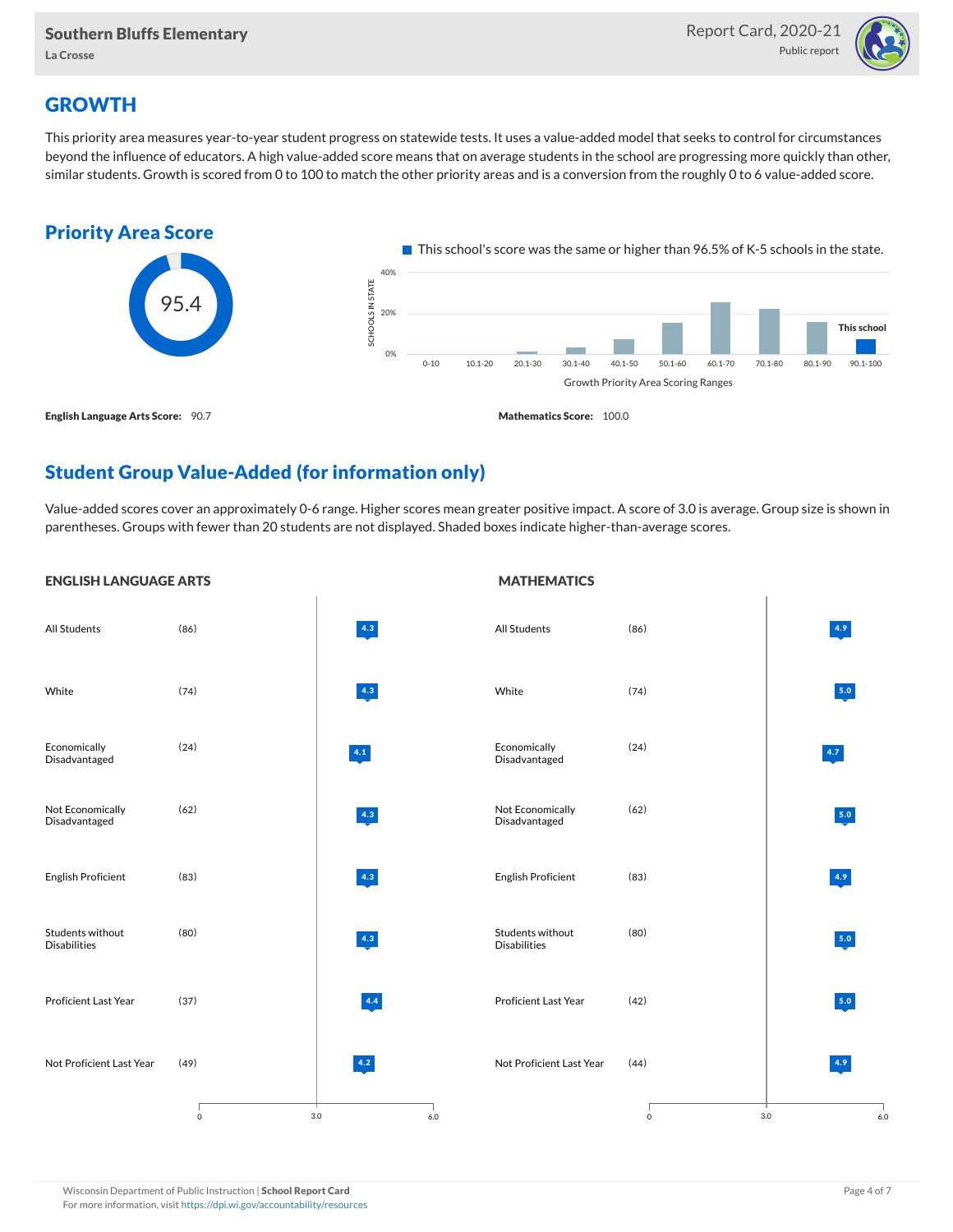

# TARGET GROUP OUTCOMES

This priority area examines outcomes for students with the lowest test scores — the Target Group. It is designed to promote equity by helping schools focus on learners who need the most support while also improving outcomes for all students. The priority area score combines component scores for achievement, growth, chronic absenteeism, and attendance or graduation rate. Data are not displayed when target groups have fewer than 20 students.





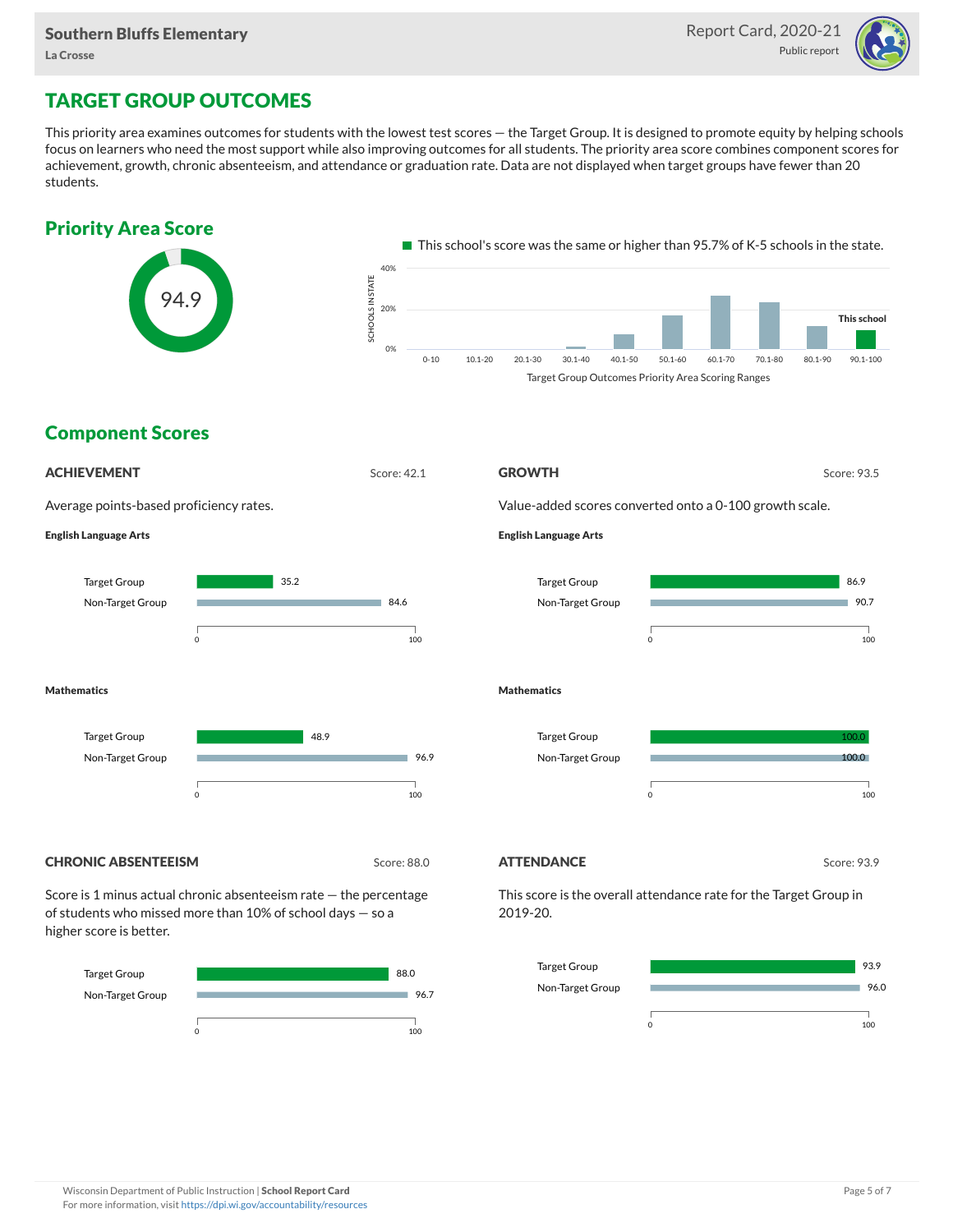

## ON-TRACK TO GRADUATION

This priority area indicates how successfully students are progressing toward completing their K-12 education. The score combines component scores for measures of student engagement and achievement.

#### Priority Area Score



This school's score was the same or higher than 44.4% of K-5 schools in the state.



## Component Scores

| <b>CHRONIC ABSENTEEISM</b> |
|----------------------------|
|                            |

Score: 94.0

Score is 1 minus actual chronic absenteeism rate — the percentage of students who missed more than 10% of school days — so a higher score is better.



#### **SCHOOL-WIDE ATTENDANCE** Score: 95.8

This score is the overall attendance rate for the school in 2019-20.



**3RD GRADE ENGLISH LANGUAGE ARTS** Score: 58.3

Average points-based proficiency rates.



#### **8TH GRADE MATHEMATICS** Score: NA

Average points-based proficiency rates.

NO GRADE 8